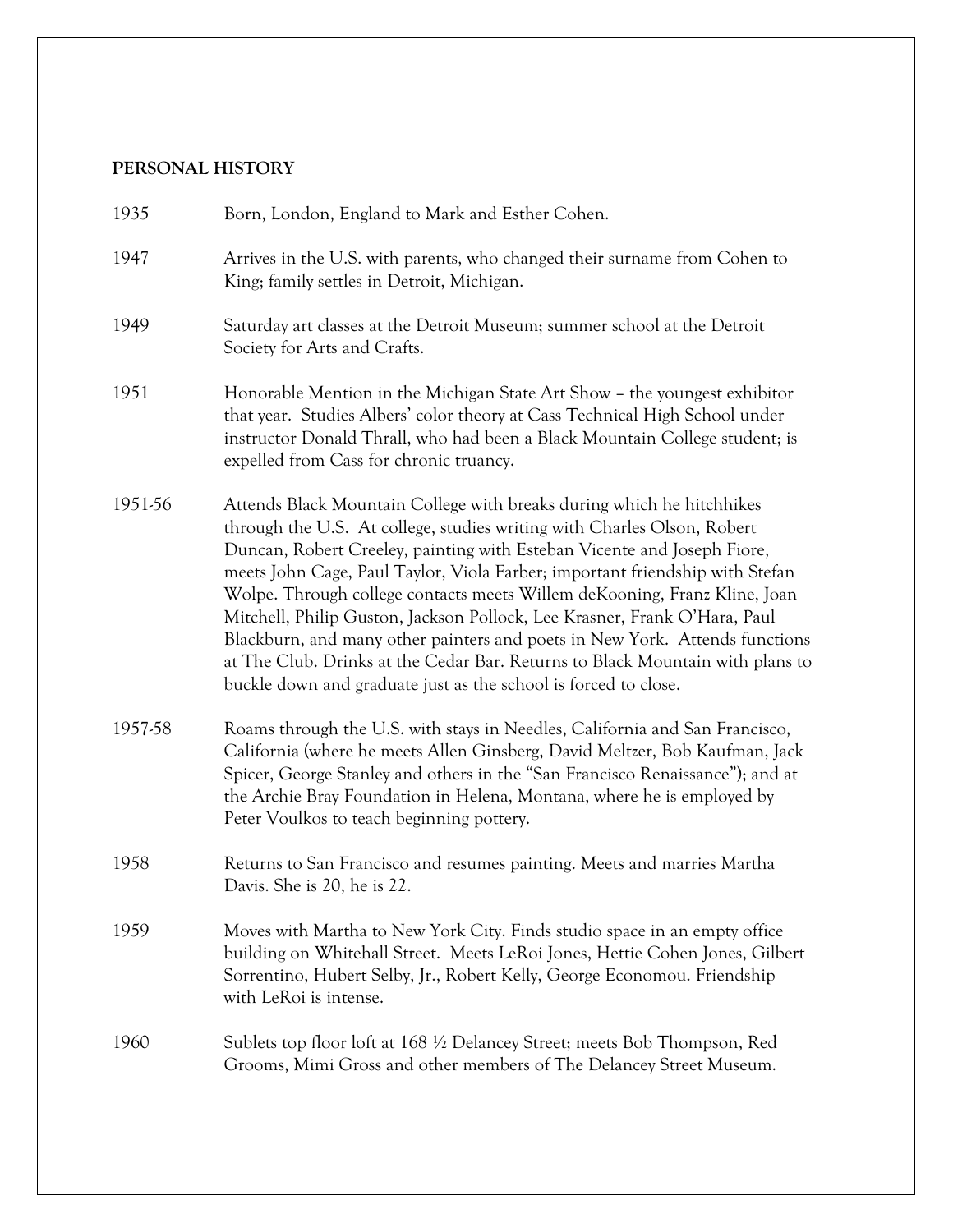|      | Friendship with Jim Rosenquist. Works as studio assistant for Gottlieb,<br>Newman, Rothko.                                                                                                                                                                                                                                                                                                                                                                                                                                |
|------|---------------------------------------------------------------------------------------------------------------------------------------------------------------------------------------------------------------------------------------------------------------------------------------------------------------------------------------------------------------------------------------------------------------------------------------------------------------------------------------------------------------------------|
| 1961 | Moves to large loft on Ferry Street; George Stanley and later Marian Zazeela are<br>co-tenants                                                                                                                                                                                                                                                                                                                                                                                                                            |
| 1962 | Following eviction from Ferry Street in city sweep against artists in illegal lofts,<br>moves studio to small sublet on 4 <sup>th</sup> floor of 168½ Delancey Street and living<br>quarters to squalid apartment on Avenue D. Sale of two abstract paintings to<br>Lita Hornick enables a move to a better domestic apartment at 57-59 2 <sup>nd</sup><br>Avenue. Many works are lost in the turmoil.                                                                                                                    |
| 1963 | Daughter Mallory Lambert born on February 2. Exhibits in group shows at<br>Dorsky, American Gallery, A.M. Sachs Gallery, Jansen Graphics Gallery,<br>Zabriskie, and Great Jones Street Gallery with little personal satisfaction. Feels<br>out of step with his generation. Henry Geldzahler visits studio and recommends<br>making a series following just one of his paintings, a proposal that was not<br>possible for Basil to follow. Loses sublet studio on Delancey when the primary<br>tenant reclaims the space. |
| 1964 | Basil has a breakdown. Daughter Hetty Malke born July 10. Later that year,<br>following more than a year of no studio and no work, rents space in the former<br>flats storage area in the Anderson (Yiddish) Theater, across 2 <sup>nd</sup> Avenue from<br>the apartment and begins to paint again.                                                                                                                                                                                                                      |
| 1965 | Toward end of the year, a painting called "Venus" is a breakthrough into a new<br>approach. Friendship with Frank O'Hara increasingly important.                                                                                                                                                                                                                                                                                                                                                                          |
| 1966 | Meets critic Gene Swenson and forms close bond, both personal and in terms<br>of his new work. Frank O'Hara dies.                                                                                                                                                                                                                                                                                                                                                                                                         |
| 1969 | Gene Swenson dies. LeRoi Jones leaves downtown to become Amiri Baraka in<br>Harlem. Basil and Martha buy a row house in what is now Park Slope,<br>Brooklyn. At the time of purchase, the building had been a single-room<br>occupancy residence for six; Basil uses the 2nd floor rear as studio space.                                                                                                                                                                                                                  |
| 1970 | David McKee visits on recommendation of Eila Kokkenin, then an assistant<br>curator of drawing at the Museum of Modern Art with an interest in John<br>Graham, Francis Bacon, and the late work of Philip Guston. Basil begins<br>teaching at Fordham and briefly at Cooper Union. Decides to complete Gene<br>Swenson's plans for an exhibition at NYU's Loeb Student Center with painters<br>Philip Wofford, Carol Haerer, and sculptor Ivan Micho. Show is panned in Art<br>News.                                      |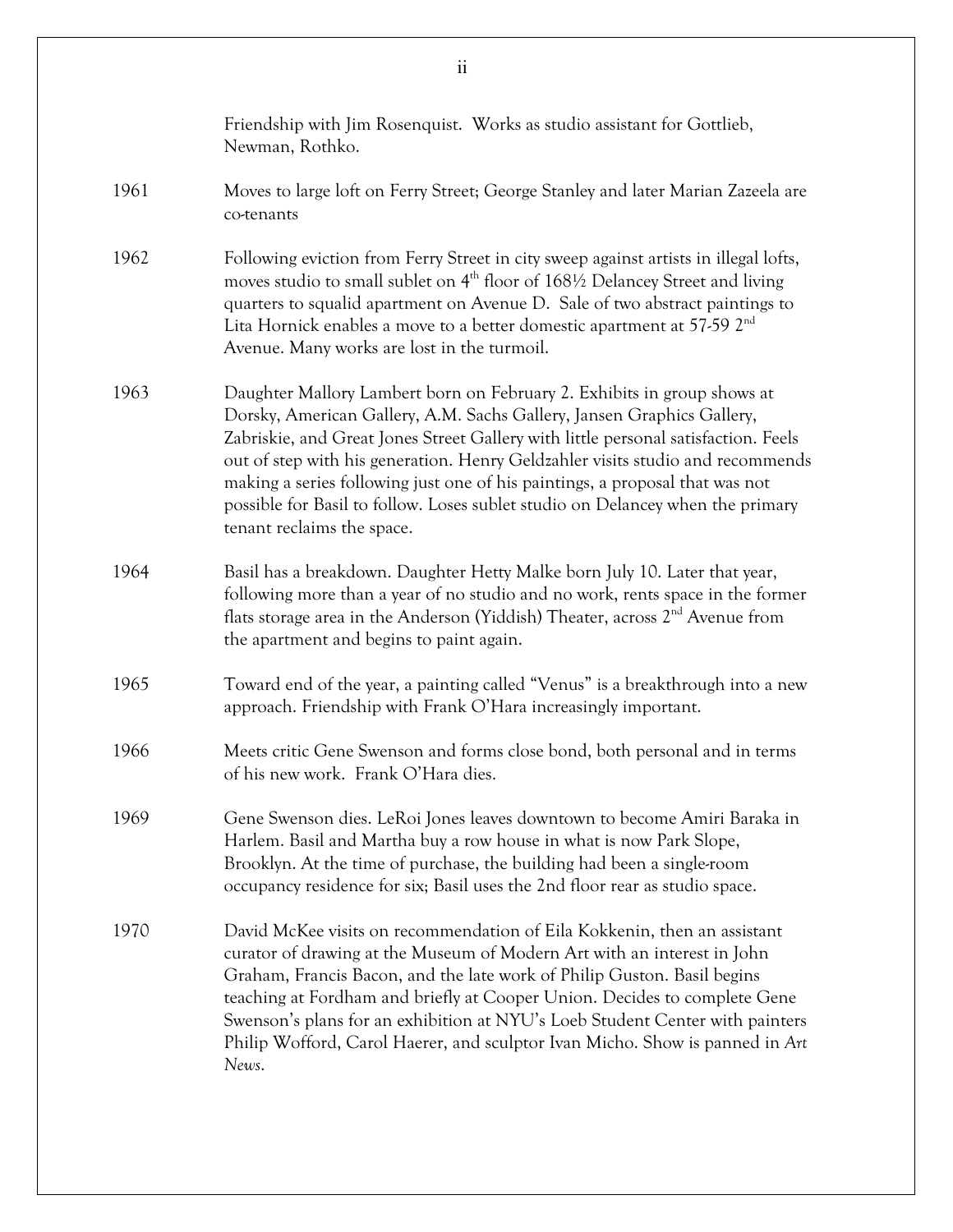| 1971        | Friendship with younger writers Harry Lewis and David Glotzer; the three<br>found a magazine, Mulch, based on Basil's ideas about juxtaposing poetry,<br>cultural theory, history, photographs, film scripts, and painter's documents<br>along with Harry's enthusiasm for anthropology and the social sciences. Early<br>issues contain posthumous papers by painters John Graham and Hans<br>Hoffman. Close friend, poet Paul Blackburn, dies.                                                                                                                                                 |
|-------------|--------------------------------------------------------------------------------------------------------------------------------------------------------------------------------------------------------------------------------------------------------------------------------------------------------------------------------------------------------------------------------------------------------------------------------------------------------------------------------------------------------------------------------------------------------------------------------------------------|
| $1972 - 74$ | Leaves New York City for a teaching job at Grand Valley State Colleges in<br>Michigan. Mulch Press formed to publish books. The college hosts a national<br>poetry festival where Basil meets Carl Rakosi and Ted Enslin, both to become<br>important friends. Robert Duncan visits house and studio. Later, Henry<br>Geldzahler visits college on Basil's invitation; again rejects Basil's aesthetic and<br>warns him of the consequences.                                                                                                                                                     |
| 1974        | Returns to Brooklyn. Interviews John Wieners for Mulch magazine but the tape<br>recorder malfunctions leaving six inaudible cassettes. Visitors to studio on 4th<br>Street Brooklyn include Irving Sandler, Jim Rosenquist, David McKee.                                                                                                                                                                                                                                                                                                                                                         |
| 1975        | Borrows money to buy half share of 50 Hudson Avenue, Brooklyn, for a larger<br>studio space. Among visitors to Hudson Avenue are Glenn Horowitz (rare book<br>dealer), Joan Mondale (Vice President's wife) with her art advisor Mary Anne<br>Tighe, Amiri Baraka, Ron Padgett, Louise Ault (widow of George). Begins<br>"Poets"- quick sketch portrait series. Sitters include: Baraka, Bill Berkson, Paul<br>Auster, Allen Ginsberg, Armand Schwerner, and many more. Mulch magazine<br>ceases publication end of year. Mulch Press is taken over by David Glotzer. (It<br>will fold in 1978). |
| 1981-82     | Begins to use baseball imagery for a series of paintings. In 1982 a near-<br>disastrous flood at 50 Hudson Avenue damages a dozen paintings and destroys<br>some 30 large drawings. Acrimonious relations with co-owner lead to sale of the<br>building.                                                                                                                                                                                                                                                                                                                                         |
| 1983        | Rents 3,000 square feet of studio space on 39th Street, near Brooklyn's Bush<br>Terminal. Starts "The Cards" ~ paintings and drawings from ideas originally<br>discussed with Jack Spicer in California. An intense friendship with a rising<br>poet/art critic culminates in major promises of assistance in obtaining a New<br>York gallery, publishing a critique on his work, and a prestigious teaching job.                                                                                                                                                                                |
| 1984 - 92   | Martha starts Giants Play Well in the Drizzle, a free poetry magazine, publishes<br>her own and Basil's work, among many others. She will continue it until 1992.<br>Basil finishes posthumous portrait of Blackburn and his wife, "Paul and Joan."<br>Trees from Prospect Park and baseball players continue to occupy him.<br>"Pastorale" from his baseball series is selected for a major national exhibition of<br>baseball art, "Diamonds Are Forever." Studio visitors include Dorothea                                                                                                    |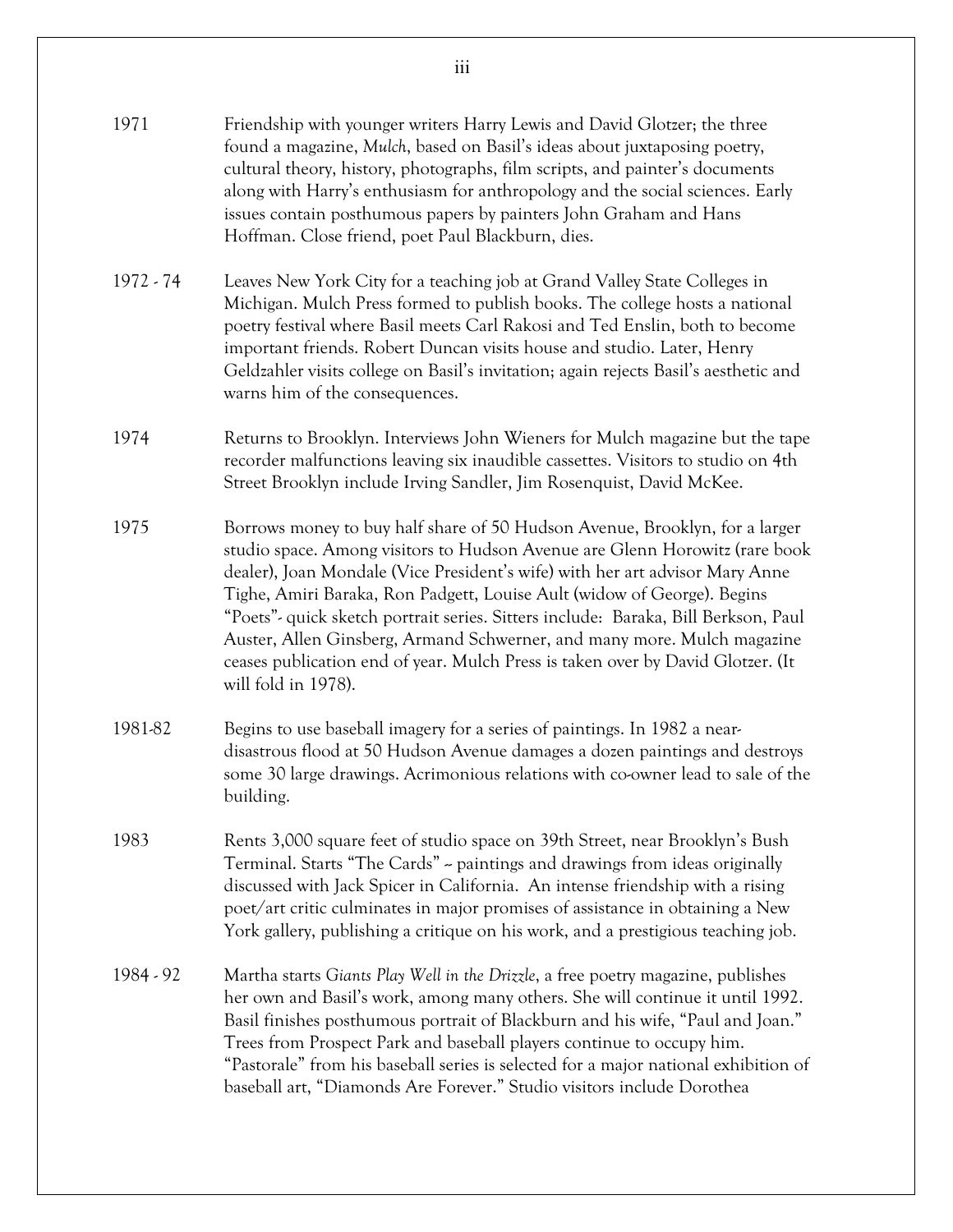Rockburne, Esteban Vicente, Meredith Monk, Ping Chong, Russell Banks, Bob Holman, Fielding Dawson, Robert Bertholf, Ron Padgett, Ralph Lemon, and others. Meredith and Ping are painted as Queen of Diamonds/Jack of Hearts. 1985 - 88 All promises of assistance and promotion are aborted in 1985 when the critic reports he has been advised to support the work of several already established artists and an important poet, instead. Basil and Martha both plunge into work to stave off despair and take a month to visit England. It is Basil's first visit since leaving in1947. On return, he begins to write poetry. Important friendship with poet/scholar George Butterick develops and results in the first publication of a collection of his poems, *Split Peas*, by a small press run by two Butterick protégés. George Butterick dies in 1988. Another crushing loss. 1993-94 Former Mets pitcher Tom Seaver purchases baseball painting, "Pastorale" from the "Diamonds Are Forever" exhibition. Plans by Gallery 53 to mount a major baseball art show in Chicago featuring Basil's work – with Tom Seaver willing to provide promotional appearances - collapses due to the 1994 players strike that squelched major league baseball for the season. 1993 - 2000 Moves studio to Park Slope house, taking over the top two floors, as painting and writing spaces. Begins "Mirage" art and texts. Continues "The Cards"; completes first set of "The Green Man" paintings and texts. Trips to England, Wales, Belgium, Switzerland, Slovenia, Croatia, Czech Republic, Venice, Trieste, Maine, and California meeting writers, giving readings, seeing art. Visitors to studio include Jack Tilton, Fielding Dawson, Vincent Katz, Dorothea Rockburne. British cousin Malcolm Wiseman starts Stop Press and publishes *Compleat Miniatures* and *Devotions* in 1997. Finally able to do massive renovation on house in 2001, which requires moving out for six months but will result in improved studio space. 2001 In temporary quarters at daughter Mallory's house in Jersey City, Basil has only a work table as studio space; he completes "The Rimbaud Project", a series of 94 mixed-media works on paper for every verse in "Illuminations," "Drunken Boat," and "A Season in Hell." Important trip to Rome that spring. *Warp Spasm* and *Identity* published by Spuyten Duyvil Press. Back to Brooklyn in August where enlarged painting studio is now open to a skylight. The 9/11 attack scatters fragments of burned papers in streets and backyards, and during the weeks following a stench familiar to Basil from wartime London continues to drift over the house. 2002 Trip to Spain for opening of "Black Mountain College: Experiment in Art" at Museo Nacional Centro de Arte Reina Sophia, Madrid, curated by Vincent Katz, which includes a student work from the 1950s and a painting from Basil's "Mirage" series. (Catalog available.)

iv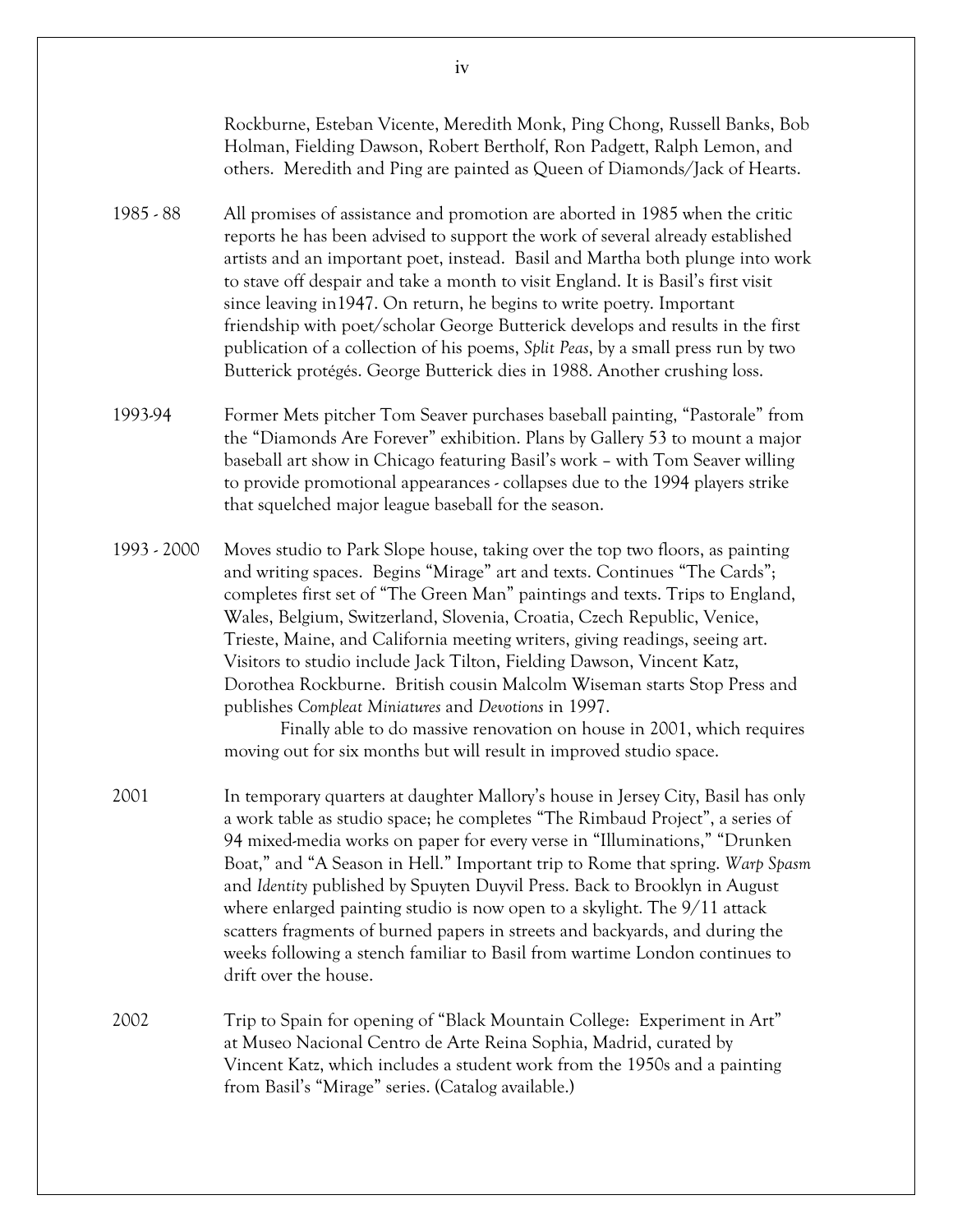- 2002-05 Painting series include "Cities," "Europa," "War and Peace," and "Family Photos." Completes "The Towers" series in ink, charcoal, and colored chalks on paper. Writing has become a daily practice. *Mirage: a poem in 22 sections* published by the collective Marsh Hawk Press.
- 2006 Major change in painting medium, now incorporating molding paste, chalks, ink, and charcoal along with oils. Creates a 12' x 15' mural on paper at The Bowery Poetry Club, "Rimbaud's Seaside." The work further integrates abstraction and figuration. Basil and Martha cut it into pieces when the 3 month show is over, distributing fragments to friends and supporters. Writing *Learning to Draw/A history* commences. Works on paper include "Snow Mixed with Rain," "Hard Stuff," "Whispers," "Index," "Thumbs," "Water Falls," and other series. Assembles an anthology of his poems in homage to painters titled *77 Beasts: Basil King's Beastiary*. Begins paintings for "Basil's Arc" and continues "Family Photos." Important trip to Vancouver, British Columbia. "Rimbaud's Seaside" exhibited there as a slide show, received with excitement.
- 2007 *77 Beasts* published by Marsh Hawk Press. Completes some 50 mixed media paintings for "Basil's Arc" and publishes Arc texts in Ed Foster's literary magazine, *Talisman*. Trips to Winston-Salem, Asheville, and Durham, North Carolina (where he meets former Black Mountain student, Irwin Kremens). The painting "We Are the Framers" completed, more works for "Arc," and a new series of oil paintings and mixed media on gesso-textured paper, called "My Nijinsky." Publication of excerpts from *Learning to Draw* in various literary magazines. Visitors to the studio include outsider art critic Tom Patterson.
- 2008 "My Nijinsky" (101 pieces) completed. Vincent Katz publishes a section of *Learning to Draw* as a chapbook. So does Mark Lamoureux. Basil begins "Looking for the Green Man" – suites of drawings and mixed media paintings on sized paper and large canvases. Studio visitors include Raymond Foye, Kimberly Lyons, Burt Kimmelman.
- 2009 "Looking for the Green Man" continues. Writing *Learning to Draw* continues. Serves as visiting artist in the Naropa Summer Writing Program which afforded a fine re-meeting with A.B. Spellman and Joyce Johnson after gap of 25 years. Renewed contact with Amiri Baraka.
- 2010 Begins a new series focused on the face cards. Prepares exhibition of the older "Green Man" paintings at Poets House. Exhibition opens in March. Completes "The Kings" and begins "The Queens" with many multimedia graphics and 14 large oils. A review of "The Green Man" by Tom Patterson published online in Andrei Codrescu's "Exquisite Corpse" web-zine."

v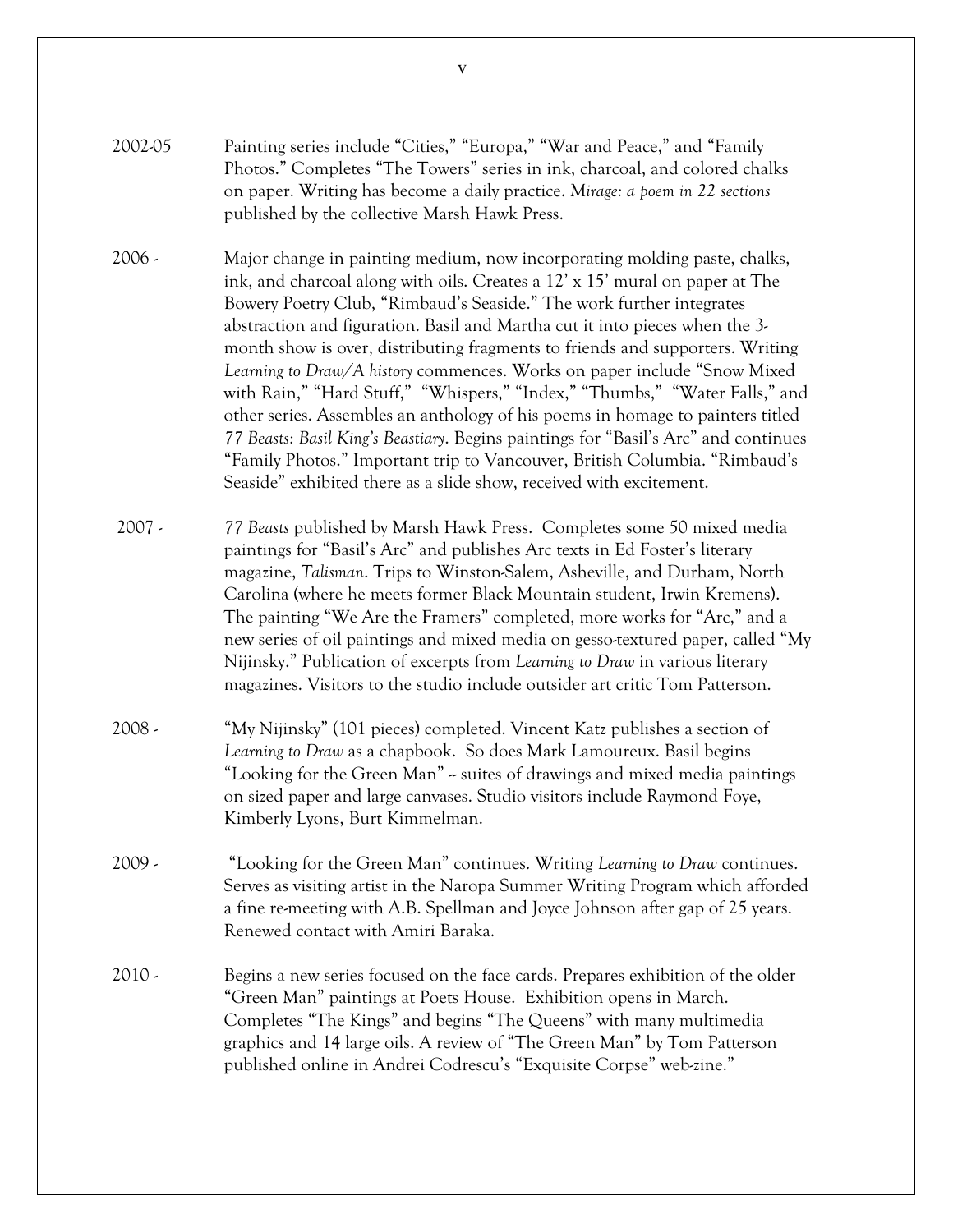- 2011 Paintings include a Queen of Spades series. Large "House of Cards" canvas is completed. A book-length collection of 22 sections from "Learning to Draw" is published as *Learning to Draw/A History* by Skylight Press in the U.K. in September. A group of four supporters (Highfill, Katz, Kimmelman, and Lyons with Martha King) form "The Friends of Basil King" to call attention to Basil's work. Their first project is a short film on him and his art. They raise money and commission filmmaker/artist Nicole Peyrafitte and her film-student son Miles Joris-Peyrafitte. Visitors to the studio include Barry Schwabsky, Lily Wei, Paolo Javier, William Benton, Andrew Levy, Tom Fink, Madeline Tiger, Ammiel Alcalay, George and Susan Quasha, and others.
- 2012 Filming is done in January at 326A 4<sup>th</sup> Street. Nicole and Miles use text from *Mirage*, read by Basil, as the voice-over narrative. Reading at the Poetry Project to celebrate publication of *Learning to Draw* well received. On September 22, The Friends present "Basil's Arc: The Paintings and Poetics of Basil King" at Anthology Film Archives. In addition to the first public screening of *Basil King: MIRAGE,* the day-long event includes poets reading King's texts, a video by George Quasha, a music video on the Green Man by Daniel Staniforth and Rebsie Fairholm and panel discussions led by Harry Lewis, Andrew Levy, Vincent Katz, and Kimberly Lyons. Capacity crowd!
- 2013 The Friends commit to a follow up project, a book of essays drawn mainly from the presentations at "Basil's Arc" edited by Burt Kimmelman. Painting continues to rock between abstract and the figure. In August an essay on Basil's work by poet/critic Tim Keane is published on the Hyperallergic blog. A fall tour to England included presentations and screenings by Basil and Martha at Kent, Sussex, and Oxford universities plus visits to Laurie Duggan, John Hall, Colin Still, Elaine Randall and others along with continued personal research on the Green Man. Visits Paris in November—and begins a new series in mixed media on paper that morph from pure abstraction to bird images.
- 2014 15 Publications include book-length *The Spoken Word/The Painted Hand* and chapbooks from Cy Gist and Lunar Chandelier. Madeline Tiger's appreciation of Basil's work published online in Jacket2. Meets composers Bryce Dessner and Richard Reed Parry and works with director MaureenTowey on their production *Black Mountain Songs* for the 2014 Brooklyn Academy of Music Next Wave Festival. Basil appears as "Narrator" reading his own works as well as other brief texts. Bird imagery expands in both large and small formats, on paper and on canvas. Begins the "Bird Script" series in spring of 2015, blending human, bird, and animal forms. Visitors to the studio include Laurie Duggan, Mark Lamoureaux, Kimberly Lyons, Patricia Spears Jones, Seth Stewart, Brian Butler. Trip to Minnesota includes showing of *Basil King: MIRAGE* at the Walker. Discussions begin about exhibitions at the Black